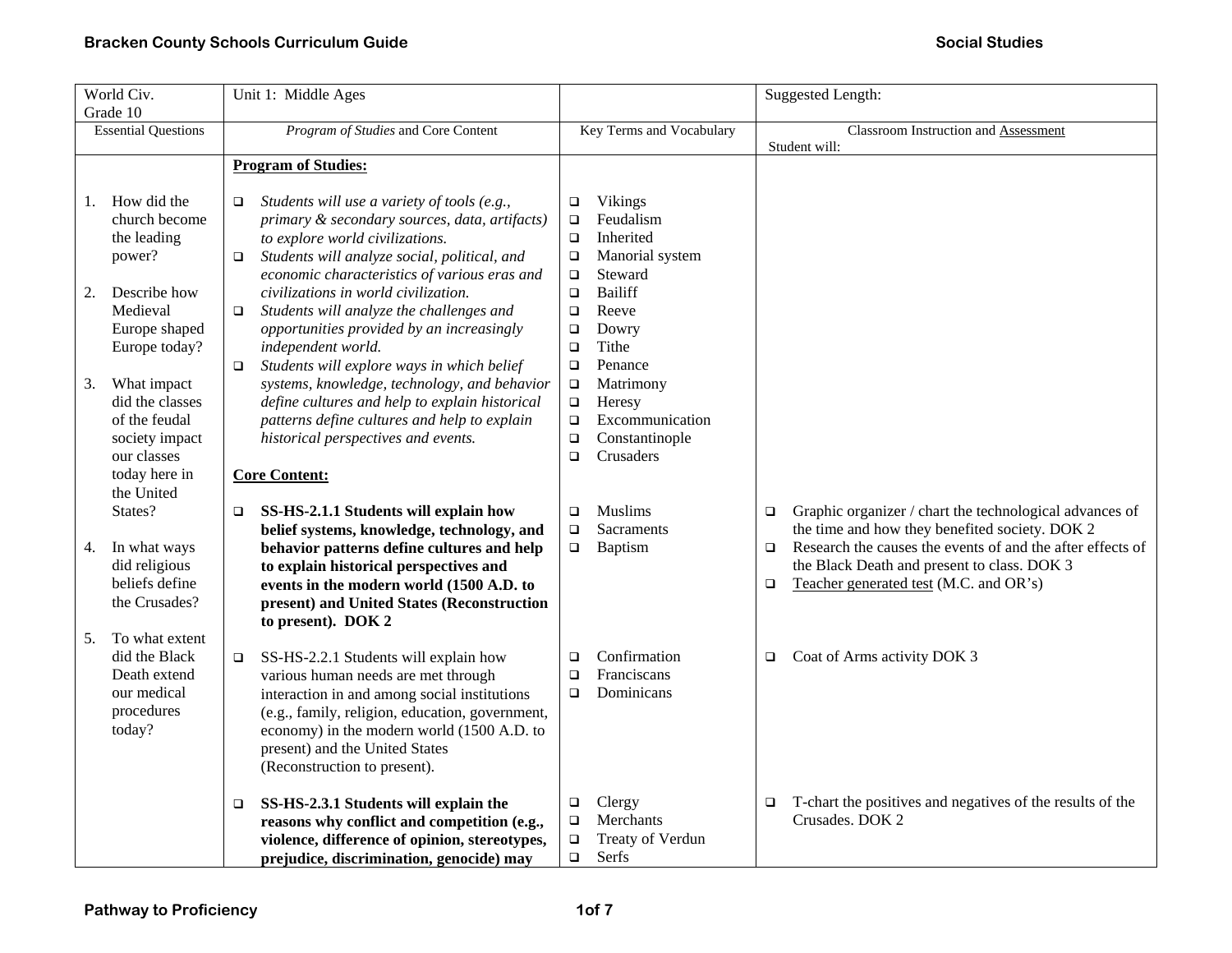| World Civ.<br>Grade 10     | Unit 1: Middle Ages                                                                                                                                                                                                                                                                                                                                                                                                                                                                                                                                                            |                                                                                          | <b>Suggested Length:</b>                                                                                                                                                                                                                                                                                                                 |
|----------------------------|--------------------------------------------------------------------------------------------------------------------------------------------------------------------------------------------------------------------------------------------------------------------------------------------------------------------------------------------------------------------------------------------------------------------------------------------------------------------------------------------------------------------------------------------------------------------------------|------------------------------------------------------------------------------------------|------------------------------------------------------------------------------------------------------------------------------------------------------------------------------------------------------------------------------------------------------------------------------------------------------------------------------------------|
| <b>Essential Questions</b> | Program of Studies and Core Content                                                                                                                                                                                                                                                                                                                                                                                                                                                                                                                                            | Key Terms and Vocabulary                                                                 | Classroom Instruction and Assessment<br>Student will:                                                                                                                                                                                                                                                                                    |
|                            | develop as cultures emerge in the modern<br>world (1500 A.D. to present) and the<br>United States (Reconstruction to present).<br>DOK <sub>2</sub><br>SS-HS-2.3.2 Students will explain and give<br>□<br>examples of how compromise and<br>cooperation are characteristics that<br>influence social interaction (e.g., peace<br>studies, treaties, conflict resolution) in the<br>modern world (1500 A.D. to present) and<br>the United States (Reconstruction to<br>present). DOK 2<br>SS-HS-4.2.1 Students will interpret how<br>□<br>places and regions serve as meaningful | Noblemen<br>$\Box$<br>Bourgeoisie<br>$\Box$                                              | Label a map of today's Western Europe by having the<br>$\Box$<br>students color and label the division of Charlemagne's<br>Empire<br>Serfs and Slaves OR<br>$\Box$<br>Diagram / Graphic organizer of social classes and<br>□<br>responsibilities to society (men vs. women / and manor<br>workers) DOK 2<br>Continue wall timeline.<br>□ |
|                            | symbols for individuals and societies (e.g.,<br>Jerusalem, Vietnam Memorial, Ellis Island,<br>the Appalachian region).                                                                                                                                                                                                                                                                                                                                                                                                                                                         |                                                                                          |                                                                                                                                                                                                                                                                                                                                          |
|                            | SS-HS-5.1.2 Students will analyze how<br>□<br>history is a series of connected events<br>shaped by multiple cause and effect<br>relationships, tying past to present. DOK 3                                                                                                                                                                                                                                                                                                                                                                                                    | <b>Black Death</b><br>$\Box$<br>Monopoly<br>$\Box$<br>Roger Bacon<br>□<br>Epic<br>$\Box$ |                                                                                                                                                                                                                                                                                                                                          |
|                            | SS-HS-5.3.1 Students will explain how<br>❏<br>humans began to rediscover the ideas of<br>the Classical Age (e.g., humanism,<br>developments in art and architecture,<br>literature, political theories) and to<br>question their place in the universe during<br>the Renaissance and Reformation. DOK 2                                                                                                                                                                                                                                                                        | Geoffrey Chaucer<br>$\Box$                                                               |                                                                                                                                                                                                                                                                                                                                          |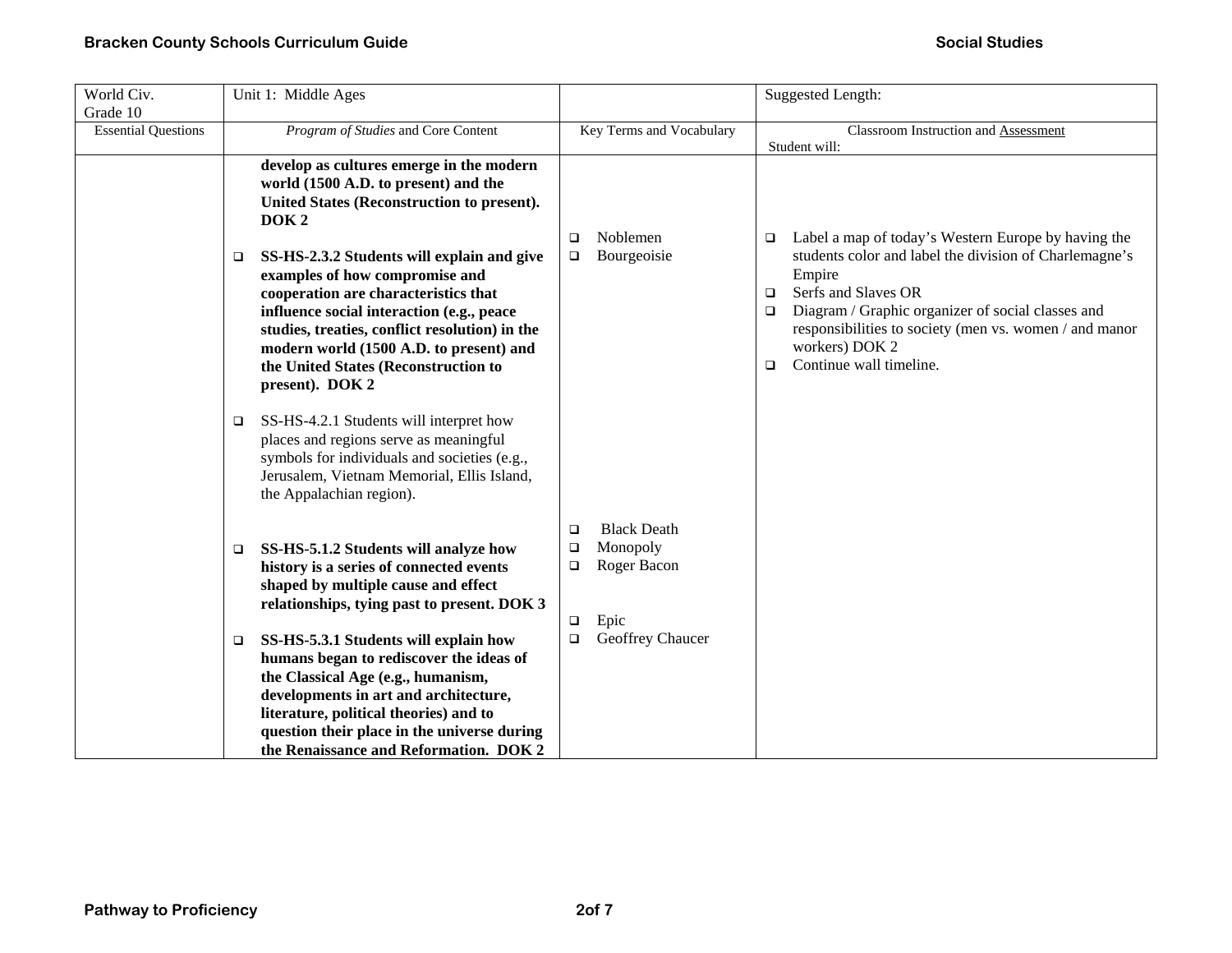| World Civ.<br>Grade 10                                                                                                                                                                                                                                  | Unit 2: Renaissance and Reformation                                                                                                                                                                                                                                                                                                                                                                                                                                                                                                                                                                                                                                                                           |                                                                                                                                                                                  | <b>Suggested Length:</b>                                                                                                                                                                                                                    |
|---------------------------------------------------------------------------------------------------------------------------------------------------------------------------------------------------------------------------------------------------------|---------------------------------------------------------------------------------------------------------------------------------------------------------------------------------------------------------------------------------------------------------------------------------------------------------------------------------------------------------------------------------------------------------------------------------------------------------------------------------------------------------------------------------------------------------------------------------------------------------------------------------------------------------------------------------------------------------------|----------------------------------------------------------------------------------------------------------------------------------------------------------------------------------|---------------------------------------------------------------------------------------------------------------------------------------------------------------------------------------------------------------------------------------------|
| <b>Essential Questions</b>                                                                                                                                                                                                                              | Program of Studies and Core Content                                                                                                                                                                                                                                                                                                                                                                                                                                                                                                                                                                                                                                                                           | Key Terms and Vocabulary                                                                                                                                                         | Classroom Instruction and Assessment<br>Student will:                                                                                                                                                                                       |
|                                                                                                                                                                                                                                                         | <b>Program of Studies:</b>                                                                                                                                                                                                                                                                                                                                                                                                                                                                                                                                                                                                                                                                                    |                                                                                                                                                                                  |                                                                                                                                                                                                                                             |
| Does the<br>1.<br>Renaissance set<br>the tone for the<br>questioning of<br>authority for the<br>rest of history?<br>How did<br>2.<br>Christianity<br>become a strong<br>religion in the<br>Roman world<br>and a force in<br>preserving<br>civilization? | Students will begin their study of history in<br>$\Box$<br>this course at the dawn of the Renaissance set<br>right as the Middle Ages comes to an end. A<br>brief period of time will be devoted to what<br>encouraged the Renaissance to begin, for<br>example the wars taking place in Europe and<br>the Bubonic plague that left the people of<br>Northern Italy ready to enjoy life rather than<br>suffering for rewards in the next life.<br>Students will be able to describe the changes<br>$\Box$<br>in society through the Renaissance that are<br>clearly seen through this evidence. The<br>Renaissance leads directly into the changes in<br>religion in the Reformation.<br><b>Core Content:</b> | Feudalism<br>$\Box$<br>Noblemen<br>$\Box$<br>$\Box$<br>Excommunication<br>Franciscans<br>$\Box$<br>Dominicans<br>$\Box$<br>Constantinople<br>$\Box$<br>Serfs<br>$\Box$<br>$\Box$ | Each chapter<br>$\Box$<br>Chapter definitions<br>o<br>Chapter outlines<br>$\Box$<br>Teacher generated quizzes over individual sections<br>$\Box$<br>Teacher generated test (multiple choice, fill in the<br>$\Box$<br>blanks, open response |
| What role does<br>3.<br>religion play in                                                                                                                                                                                                                | SS-HS-5.3.1 Students will explain how<br>$\Box$                                                                                                                                                                                                                                                                                                                                                                                                                                                                                                                                                                                                                                                               |                                                                                                                                                                                  | Chapter 11 – Students will create a coat of arms as a<br>$\Box$                                                                                                                                                                             |
| society?                                                                                                                                                                                                                                                | humans began to rediscover the ideas of<br>the Classical Age (e.g., humanism,                                                                                                                                                                                                                                                                                                                                                                                                                                                                                                                                                                                                                                 |                                                                                                                                                                                  | group and present to the class. Students will then write<br>individually about how they would change their group's                                                                                                                          |
| How did<br>4.<br>national<br>monarchies<br>develop in<br>Western and                                                                                                                                                                                    | developments in art and architecture,<br>literature, political theories) and to<br>question their place in the universe during<br>the Renaissance and Reformation. DOK 2                                                                                                                                                                                                                                                                                                                                                                                                                                                                                                                                      |                                                                                                                                                                                  | coat of arms to fit their beliefs. DOK 3<br>Chapter $11$ – Critical Thinking questions on page 213.<br>$\Box$<br>DOK <sub>3</sub>                                                                                                           |
| parts of Eastern<br>Europe?                                                                                                                                                                                                                             | SS-HS-5.3.2 Students will explain and give<br>$\Box$<br>examples of how new ideas and                                                                                                                                                                                                                                                                                                                                                                                                                                                                                                                                                                                                                         | Tithe<br>$\Box$<br>$\Box$<br>Papacy                                                                                                                                              |                                                                                                                                                                                                                                             |
|                                                                                                                                                                                                                                                         | technologies led to an Age of Exploration<br>by Europeans that brought great wealth to                                                                                                                                                                                                                                                                                                                                                                                                                                                                                                                                                                                                                        | $\Box$<br><b>Sacraments</b><br>Clergy<br>$\Box$                                                                                                                                  |                                                                                                                                                                                                                                             |
|                                                                                                                                                                                                                                                         | the absolute monarchies and caused<br>significant political, economic and social                                                                                                                                                                                                                                                                                                                                                                                                                                                                                                                                                                                                                              | Heresy<br>$\Box$<br><b>Muslims</b><br>$\Box$                                                                                                                                     |                                                                                                                                                                                                                                             |
|                                                                                                                                                                                                                                                         | changes (disease, religious ideas,<br>technologies, new plants/animals, forms of<br>government) to the other regions of the<br>world. DOK 2                                                                                                                                                                                                                                                                                                                                                                                                                                                                                                                                                                   |                                                                                                                                                                                  |                                                                                                                                                                                                                                             |
|                                                                                                                                                                                                                                                         |                                                                                                                                                                                                                                                                                                                                                                                                                                                                                                                                                                                                                                                                                                               | <b>Bubonic Plague</b><br>$\Box$                                                                                                                                                  | Chapter 12 Critical thinking question on page 229 –<br>$\Box$                                                                                                                                                                               |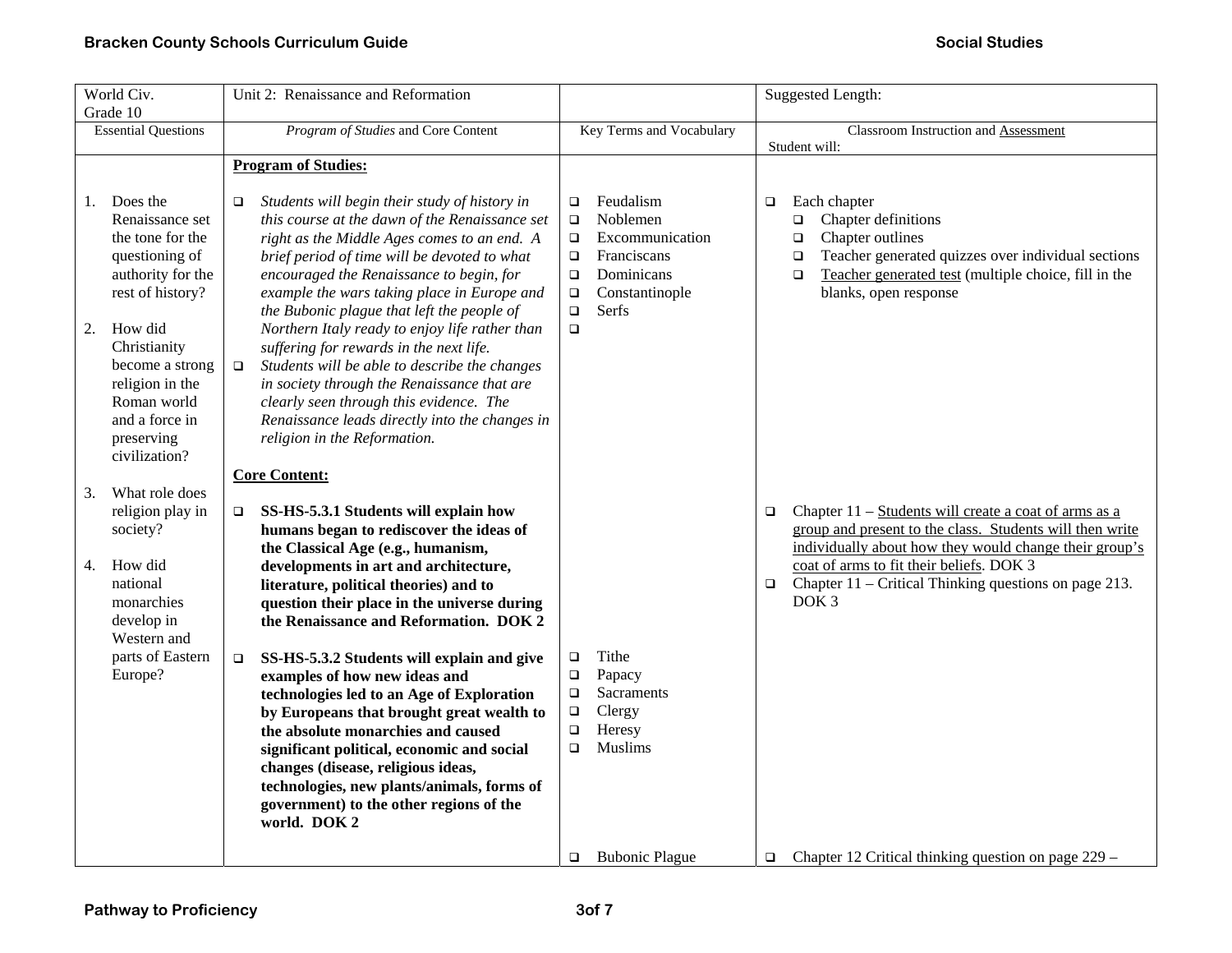| World Civ.                 | Unit 2: Renaissance and Reformation      |                          | Suggested Length:                             |
|----------------------------|------------------------------------------|--------------------------|-----------------------------------------------|
| Grade 10                   |                                          |                          |                                               |
| <b>Essential Questions</b> | Program of Studies and Core Content      | Key Terms and Vocabulary | <b>Classroom Instruction and Assessment</b>   |
|                            |                                          |                          | Student will:                                 |
|                            | SS-HS-5.3.3 Students will analyze how an | Classical Culture<br>❏   | comparing Magna Carta vs. Constitution. DOK 2 |
|                            | Age of Revolution brought about changes  |                          | Chapter 13 Comparing Nations OR<br>o.         |
|                            | in science, thought, government, and     |                          |                                               |
|                            | industry (e.g., Newtonian physics, free  |                          |                                               |
|                            | trade principles, rise of democratic     |                          |                                               |
|                            | principles, development of the modern    |                          |                                               |
|                            | state) that shaped the modern world, and |                          |                                               |
|                            | evaluate the long range impact of these  |                          |                                               |
|                            | changes on the modern world. DOK 3       |                          |                                               |

|    | World Civ.<br>Grade 10                                                                        | Unit 3: Age of Revolution                                                                                                                                                                                                                                                                               |             |                             |             | <b>Suggested Length:</b>                                                                                   |
|----|-----------------------------------------------------------------------------------------------|---------------------------------------------------------------------------------------------------------------------------------------------------------------------------------------------------------------------------------------------------------------------------------------------------------|-------------|-----------------------------|-------------|------------------------------------------------------------------------------------------------------------|
|    | <b>Essential Questions</b>                                                                    | Program of Studies and Core Content                                                                                                                                                                                                                                                                     |             | Key Terms and Vocabulary    |             | <b>Classroom Instruction and Assessment</b><br>Student will:                                               |
|    |                                                                                               | <b>Program of Studies:</b>                                                                                                                                                                                                                                                                              |             |                             |             |                                                                                                            |
| Ι. | What impact<br>did John Locke<br>and Baron de<br>Montesquieu<br>have on our<br>country today? | Students will analyze causes and<br>$\Box$<br>consequences of various political revolutions<br>and rebellions.<br>Students will analyze conflicts between and<br>□<br>among different forms of government and<br>examine the impact if these conflicts on                                               |             |                             |             |                                                                                                            |
| 2. | How did the<br>Kings lose their<br>power and<br>parliaments<br>begin to<br>increase?          | historical events and changes.<br>Students will compare and contrast different<br>$\Box$<br>political systems and recognize their sources<br>of power.<br>Students will analyze social, political and<br>$\Box$<br>economic characteristics of various eras and<br>civilizations in world civilization. |             |                             |             |                                                                                                            |
| 3. | Identify the<br>ideas of human<br>rights that affect<br>our countries                         | <b>Core Content:</b><br>SS-HS-1.1.1 Students will compare and<br>$\Box$<br>contrast (purposes, sources of power)                                                                                                                                                                                        | □<br>❏      | Parliament<br>Enlightenment | □<br>$\Box$ | Continue wall timeline<br>Divide into groups and make posters on one philosopher                           |
|    | establishment?                                                                                | various forms of government in the world                                                                                                                                                                                                                                                                | $\Box$      | John Locke                  |             | and have the group explain their philosopher and his                                                       |
| 4. | List the major                                                                                | (e.g., monarchy, democracy, republic,<br>dictatorship) and evaluate how effective                                                                                                                                                                                                                       | □<br>$\Box$ | Montesqieu<br>Democracy     |             | significance to the U.S. and the modern governments.<br>DOK <sub>2</sub>                                   |
|    | differences are<br>between the                                                                | they have been in establishing order,<br>providing security and accomplishing                                                                                                                                                                                                                           |             |                             | ❏           | Compare (Venn Diagram) the English Bill of Rights and<br>the U.S. Bill of Rights using highlighters. DOK 2 |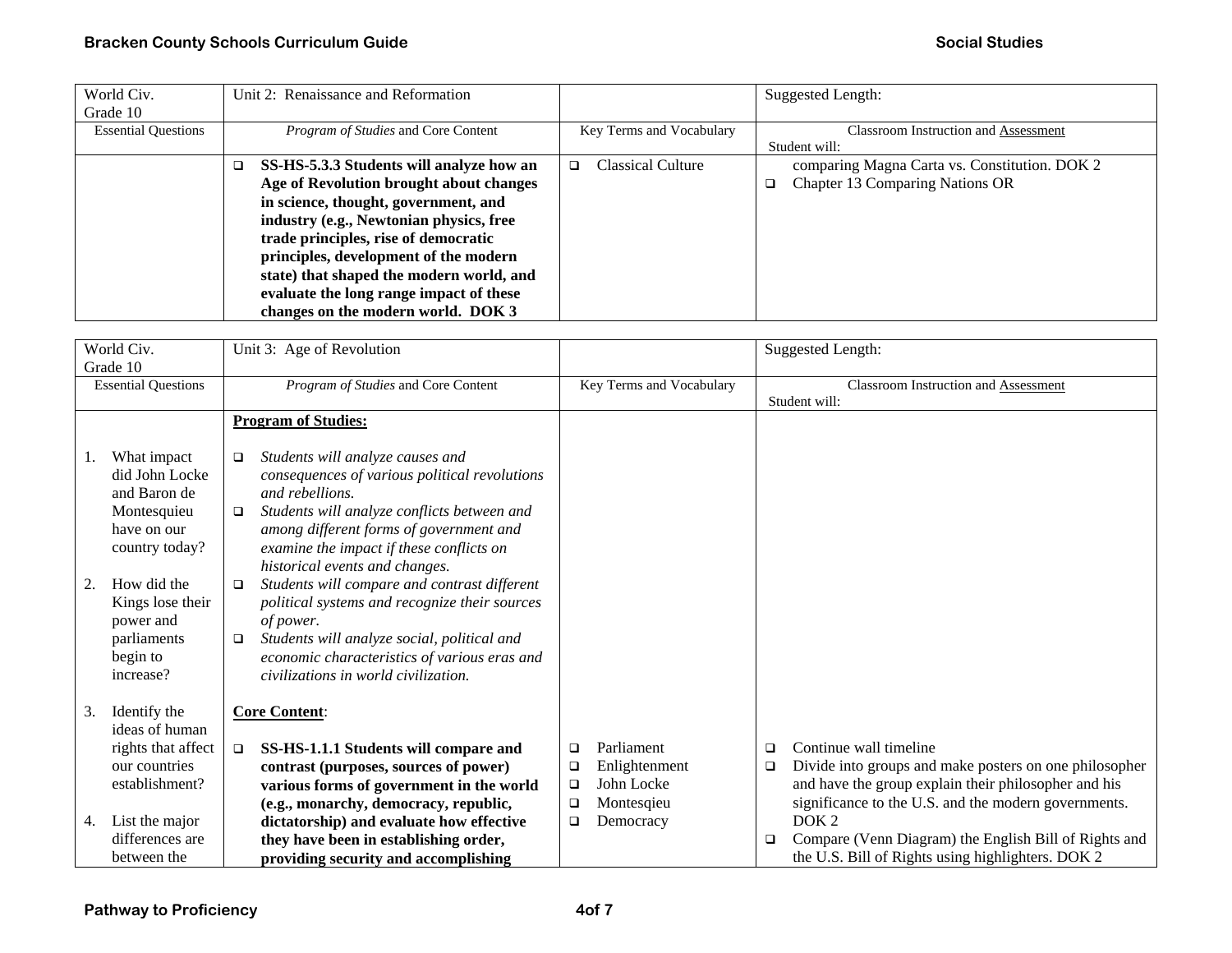| World Civ.                                                                                                  | Unit 3: Age of Revolution                                                                                                                                                                                                                                                                                                                                                            |                                                                                                                                                                                    | <b>Suggested Length:</b>                                                                                                                                                                          |
|-------------------------------------------------------------------------------------------------------------|--------------------------------------------------------------------------------------------------------------------------------------------------------------------------------------------------------------------------------------------------------------------------------------------------------------------------------------------------------------------------------------|------------------------------------------------------------------------------------------------------------------------------------------------------------------------------------|---------------------------------------------------------------------------------------------------------------------------------------------------------------------------------------------------|
| Grade 10                                                                                                    |                                                                                                                                                                                                                                                                                                                                                                                      |                                                                                                                                                                                    |                                                                                                                                                                                                   |
| <b>Essential Questions</b>                                                                                  | Program of Studies and Core Content                                                                                                                                                                                                                                                                                                                                                  | Key Terms and Vocabulary                                                                                                                                                           | Classroom Instruction and Assessment<br>Student will:                                                                                                                                             |
| Declaration of<br>Independence,<br>Articles of<br>Confederation,<br>the U.S.                                | common goals. DOK 3<br>SS-HS-1.2.1 Students will analyze how<br>□                                                                                                                                                                                                                                                                                                                    | <b>Social Contract</b><br>$\Box$                                                                                                                                                   | Graphic organizer to show the difference s between the<br>$\Box$<br>Declaration of Independence and the Articles of<br>Confederation, and the U.S. Constitution, and the Bill of<br>Rights. DOK 2 |
| Constitution,<br>and the Bill of<br>Rights?<br>Describe the<br>5.<br>causes of the<br>Revolutionary<br>War? | powers of government are distributed and<br>shared among levels and branches and<br>evaluate how this distribution of powers<br>protects the "common good" (e.g.,<br>Congress legislates on behalf of the people;<br>the President represents the people as a<br>nation; the Supreme Court acts on behalf<br>of the people as a whole when it interprets<br>the Constitution). DOK 3 | Rouseau<br>$\Box$                                                                                                                                                                  |                                                                                                                                                                                                   |
|                                                                                                             | SS-HS-1.2.2 Students will interpret the<br>❏<br>principles of limited government (e.g., rule<br>of law, federalism, checks and balances,<br>majority rule, protection of minority<br>rights, separation of powers) and evaluate<br>how these principles protect individual<br>rights and promote the "common good."<br>DOK <sub>3</sub>                                              | Roundheads<br>$\Box$<br>Cavaliers<br>$\Box$<br>Restoration<br>$\Box$<br>Habeas Corpus Act<br>$\Box$<br>Whigs<br>$\Box$<br>Tories<br>$\Box$<br><b>Glorious Revolution</b><br>$\Box$ | Time frame scramble<br>□<br>Teacher generated Test (M.C. & O.R.)<br>$\Box$                                                                                                                        |
|                                                                                                             | SS-HS-5.2.1 Students will compare and<br>❏<br>contrast the ways in which Reconstruction<br>was approached and evaluate the success of<br><b>Reconstruction programs. DOK 2</b>                                                                                                                                                                                                       | Diderot<br>$\Box$<br>Jean Raccine<br>$\Box$<br><b>Wolfgang Amadeus</b><br>$\Box$<br>Mozart                                                                                         |                                                                                                                                                                                                   |
|                                                                                                             | SS-HS-5.3.2 Students will explain and give<br>❏<br>examples of how new ideas and<br>technologies led to an Age of Exploration<br>by Europeans that brought great wealth to<br>the absolute monarchies and caused<br>significant political, economic and social<br>changes (disease, religious ideas,                                                                                 | Intolerable acts<br>□<br>U.S. Constitution<br>$\Box$<br>$\Box$<br>The Bill of Rights                                                                                               |                                                                                                                                                                                                   |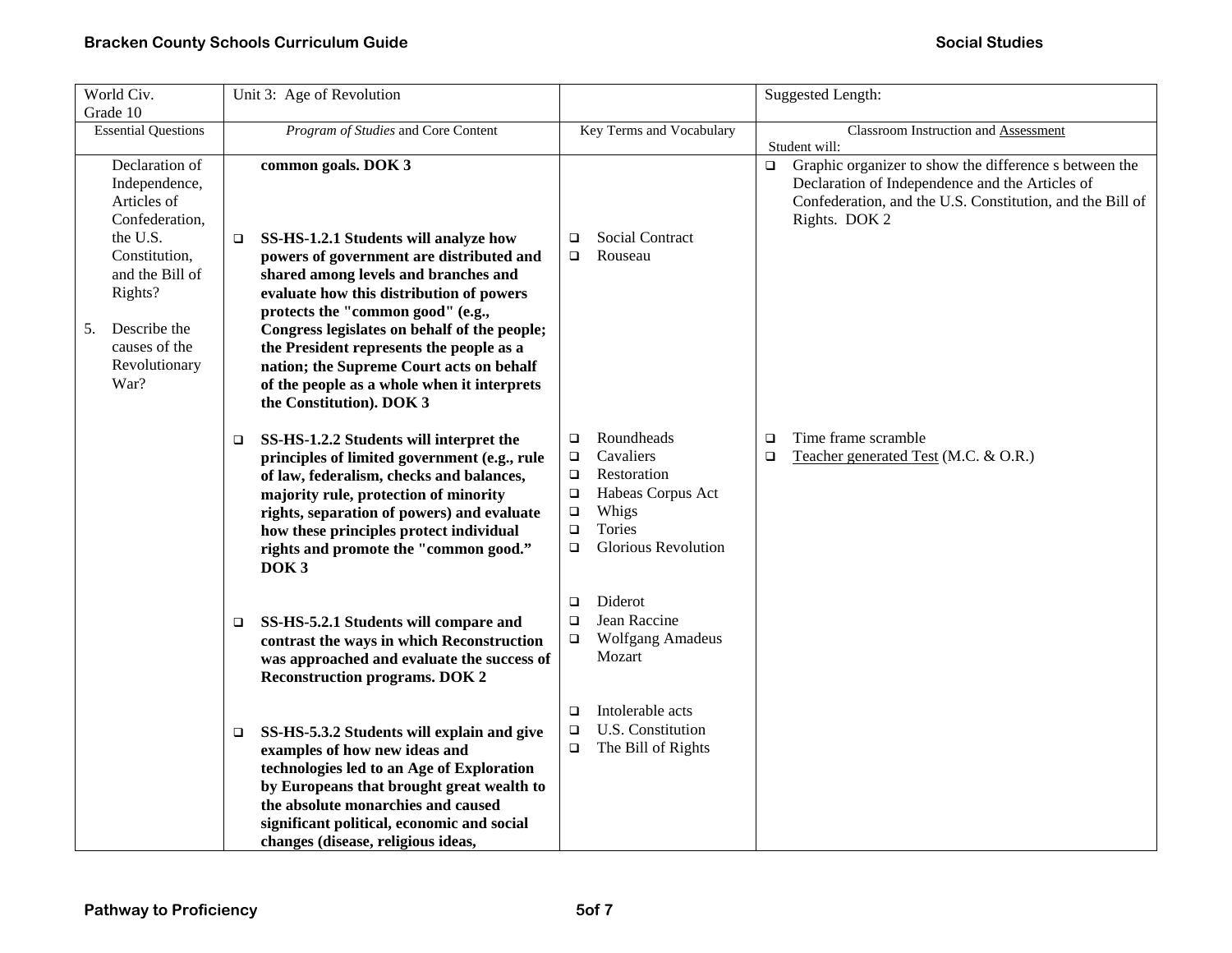| World Civ.                 | Unit 3: Age of Revolution                  |                          | Suggested Length:                    |
|----------------------------|--------------------------------------------|--------------------------|--------------------------------------|
| Grade 10                   |                                            |                          |                                      |
| <b>Essential Questions</b> | <i>Program of Studies</i> and Core Content | Key Terms and Vocabulary | Classroom Instruction and Assessment |
|                            |                                            |                          | Student will:                        |
|                            | technologies, new plants/animals, forms of |                          |                                      |
|                            | government) to the other regions of the    |                          |                                      |
|                            | world. DOK 2                               |                          |                                      |

| World Civ.                 | Unit 4: American Revolution                |                          | Suggested Length:                    |
|----------------------------|--------------------------------------------|--------------------------|--------------------------------------|
| Grade 10                   |                                            |                          |                                      |
| <b>Essential Questions</b> | <i>Program of Studies</i> and Core Content | Key Terms and Vocabulary | Classroom Instruction and Assessment |
|                            |                                            |                          | Student will:                        |
|                            |                                            |                          |                                      |
|                            |                                            |                          |                                      |

| World Civ.                 | Unit 5: French Revolution                  |                          | Suggested Length:                           |
|----------------------------|--------------------------------------------|--------------------------|---------------------------------------------|
| Grade 10                   |                                            |                          |                                             |
| <b>Essential Questions</b> | <i>Program of Studies</i> and Core Content | Key Terms and Vocabulary | <b>Classroom Instruction and Assessment</b> |
|                            |                                            |                          | Student will:                               |
|                            |                                            |                          |                                             |
|                            |                                            |                          |                                             |

| World Civ.                 | Unit 6: Industrial Revolution              |                          | Suggested Length:                    |
|----------------------------|--------------------------------------------|--------------------------|--------------------------------------|
| Grade 10                   |                                            |                          |                                      |
| <b>Essential Questions</b> | <i>Program of Studies</i> and Core Content | Key Terms and Vocabulary | Classroom Instruction and Assessment |
|                            |                                            |                          | Student will:                        |
|                            |                                            |                          |                                      |
|                            |                                            |                          |                                      |

| World Civ.                 | Unit $7:$                                  |                          | Suggested Length:                    |
|----------------------------|--------------------------------------------|--------------------------|--------------------------------------|
| Grade 10                   |                                            |                          |                                      |
| <b>Essential Questions</b> | <i>Program of Studies</i> and Core Content | Key Terms and Vocabulary | Classroom Instruction and Assessment |
|                            |                                            |                          | Student will:                        |
|                            |                                            |                          |                                      |
|                            |                                            |                          |                                      |

| World Civ<br>Grade 10      | Unit 8:                                    |                          | Suggested Length:                                     |
|----------------------------|--------------------------------------------|--------------------------|-------------------------------------------------------|
| <b>Essential Questions</b> | <i>Program of Studies</i> and Core Content | Key Terms and Vocabulary | Classroom Instruction and Assessment<br>Student will: |